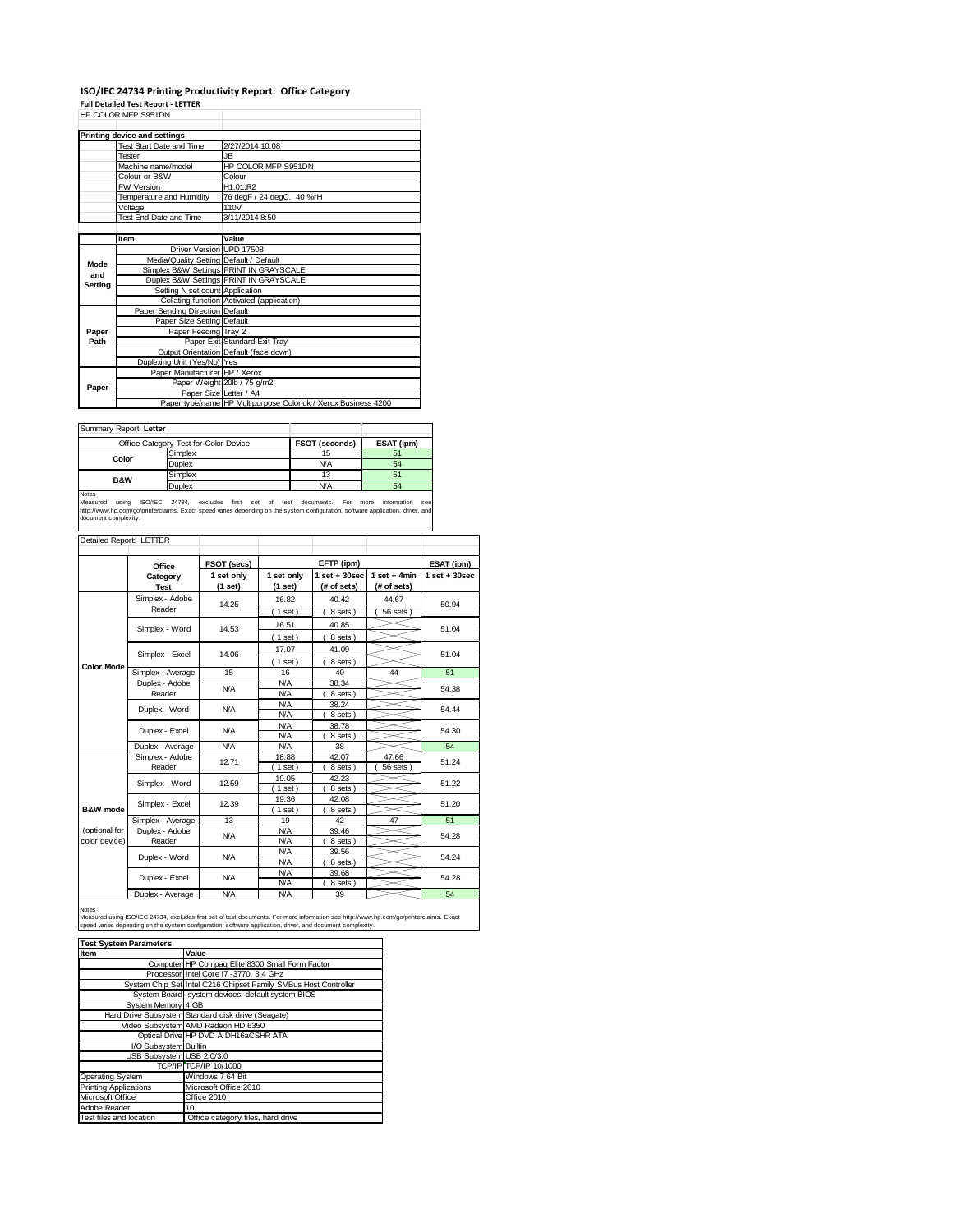## **ISO/IEC 24734 Printing Productivity Report: Office Category Full Detailed Test Report ‐ A4**

|         | HP COLOR MFP S951DN                     |                                                                |
|---------|-----------------------------------------|----------------------------------------------------------------|
|         | Printing device and settings            |                                                                |
|         | Test Start Date and Time                | 2/27/2014 10:08                                                |
|         | Tester                                  | JB.                                                            |
|         | Machine name/model                      | HP COLOR MFP S951DN                                            |
|         | Colour or B&W                           | Colour                                                         |
|         | FW Version                              | H1.01.R2                                                       |
|         | Temperature and Humidity                | 76 degF / 24 degC, 40 %rH                                      |
|         | Voltage                                 | 110V                                                           |
|         | Test End Date and Time                  | 3/11/2014 8:50                                                 |
|         |                                         |                                                                |
|         | Item                                    | Value                                                          |
|         | Driver Version UPD 17508                |                                                                |
| Mode    | Media/Quality Setting Default / Default |                                                                |
| and     |                                         | Simplex B&W Settings PRINT IN GRAYSCALE                        |
| Setting |                                         | Duplex B&W Settings PRINT IN GRAYSCALE                         |
|         | Setting N set count Application         |                                                                |
|         |                                         | Collating function Activated (application)                     |
|         | Paper Sending Direction Default         |                                                                |
|         | Paper Size Setting Default              |                                                                |
| Paper   | Paper Feeding Tray 2                    |                                                                |
| Path    |                                         | Paper Exit Standard Exit Tray                                  |
|         |                                         | Output Orientation Default (face down)                         |
|         | Duplexing Unit (Yes/No) Yes             |                                                                |
|         | Paper Manufacturer HP / Xerox           |                                                                |
| Paper   |                                         | Paper Weight 20lb / 75 g/m2                                    |
|         | Paper Size Letter / A4                  |                                                                |
|         |                                         | Paper type/name HP Multipurpose Colorlok / Xerox Business 4200 |

| Summary Report: A4 |                                       |                |            |
|--------------------|---------------------------------------|----------------|------------|
|                    | Office Category Test for Color Device | FSOT (seconds) | ESAT (ipm) |
| Colour             | Simplex                               | 14             | 51         |
|                    | Duplex                                | 19             | 54         |
| <b>B&amp;W</b>     | Simplex                               | 13             | 51         |
|                    | Duplex                                | 18             | 54         |
| <b>Moton</b>       |                                       |                |            |

Notes **During Collection**<br>Measured using ISO/IEC 24734, excludes first set of test documents. For more information see<br>http://www.hp.com/go/printerclaims. Exact speed varies depending on the system configuration, software

| Detailed Report: A4            |                           |                       |                         |                                  |                               |                   |  |
|--------------------------------|---------------------------|-----------------------|-------------------------|----------------------------------|-------------------------------|-------------------|--|
|                                | Office                    | FSOT (secs)           |                         | EFTP (ipm)                       |                               | ESAT (ipm)        |  |
|                                | Category<br><b>Test</b>   | 1 set only<br>(1 set) | 1 set only<br>$(1$ set) | $1$ set $+30$ sec<br>(# of sets) | $1$ set + 4min<br>(# of sets) | $1$ set $+30$ sec |  |
|                                | Simplex - Adobe<br>Reader | 14.13                 | 16.97<br>$1$ set)       | 40.61<br>8 sets)                 | 42.08<br>55 sets              | 51.18             |  |
|                                | Simplex - Word            | 13.96                 | 17.18<br>$1$ set)       | 40.94<br>8 sets)                 |                               | 51.18             |  |
| Colour                         | Simplex - Excel           | 13.69                 | 17.53<br>(1 set)        | 41.28<br>8 sets)                 |                               | 51.19             |  |
| Mode                           | Simplex - Average         | 14                    | 17                      | 40                               | 42                            | 51                |  |
|                                | Duplex - Adobe<br>Reader  | 18.89                 | 12.68<br>$1$ set)       | 38.54<br>8 sets)                 |                               | 54.62             |  |
|                                | Duplex - Word             | 18.93                 | 12.66<br>$1$ set)       | 38.78<br>8 sets)                 |                               | 54.58             |  |
|                                | Duplex - Excel            | 18.47                 | 12.98<br>$1$ set)       | 38.86<br>8 sets )                |                               | 54.54             |  |
|                                | Duplex - Average          | 19                    | 12                      | 38                               |                               | 54                |  |
|                                | Simplex - Adobe<br>Reader | 12.94                 | 18.55<br>$1$ set)       | 42.03<br>8 sets)                 | 47.92<br>56 sets              | 51.21             |  |
|                                | Simplex - Word            | 12.57                 | 19.09<br>$1$ set)       | 42.25<br>8 sets)                 |                               | 51.20             |  |
| B&W mode                       | Simplex - Excel           | 12.27                 | 19.54<br>$1$ set)       | 42.43<br>8 sets)                 |                               | 51.17             |  |
|                                | Simplex - Average         | 13                    | 19                      | 42                               | 47                            | 51                |  |
| (optional for<br>color device) | Duplex - Adobe<br>Reader  | 17.50                 | 13.70<br>$1$ set)       | 39.58<br>8 sets)                 |                               | 54.40             |  |
|                                | Duplex - Word             | 17.29                 | 13.86<br>$1$ set)       | 39.56<br>8 sets)                 |                               | 54.34             |  |
|                                | Duplex - Excel            | 17.43                 | 13.76<br>$1$ set)       | 39.96<br>8 sets)                 |                               | 54.36             |  |
|                                | Duplex - Average          | 18                    | 13                      | 39                               |                               | 54                |  |

#### Notes

Measured using ISO/IEC 24734, excludes first set of test documents. For more information see http://www.hp.com/go/printerclaims. Exact<br>speed varies depending on the system configuration, software application, driver, and d

| <b>Test System Parameters</b> |                                                                 |
|-------------------------------|-----------------------------------------------------------------|
| Item                          | Value                                                           |
|                               | Computer HP Compag Elite 8300 Small Form Factor                 |
|                               | Processor Intel Core i7 -3770, 3.4 GHz                          |
|                               | System Chip Set Intel C216 Chipset Family SMBus Host Controller |
|                               | System Board system devices, default system BIOS                |
| System Memory 4 GB            |                                                                 |
|                               | Hard Drive Subsystem Standard disk drive (Seagate)              |
|                               | Video Subsystem AMD Radeon HD 6350                              |
|                               | Optical Drive HP DVD A DH16aCSHR ATA                            |
| I/O Subsystem Builtin         |                                                                 |
| USB Subsystem USB 2.0/3.0     |                                                                 |
|                               | TCP/IP TCP/IP 10/1000                                           |
| Operating System              | Windows 7 64 Bit                                                |
| <b>Printing Applications</b>  | Microsoft Office 2010                                           |
| Microsoft Office              | Office 2010                                                     |
| Adobe Reader                  | 10                                                              |
| Test files and location       | Office category files, hard drive                               |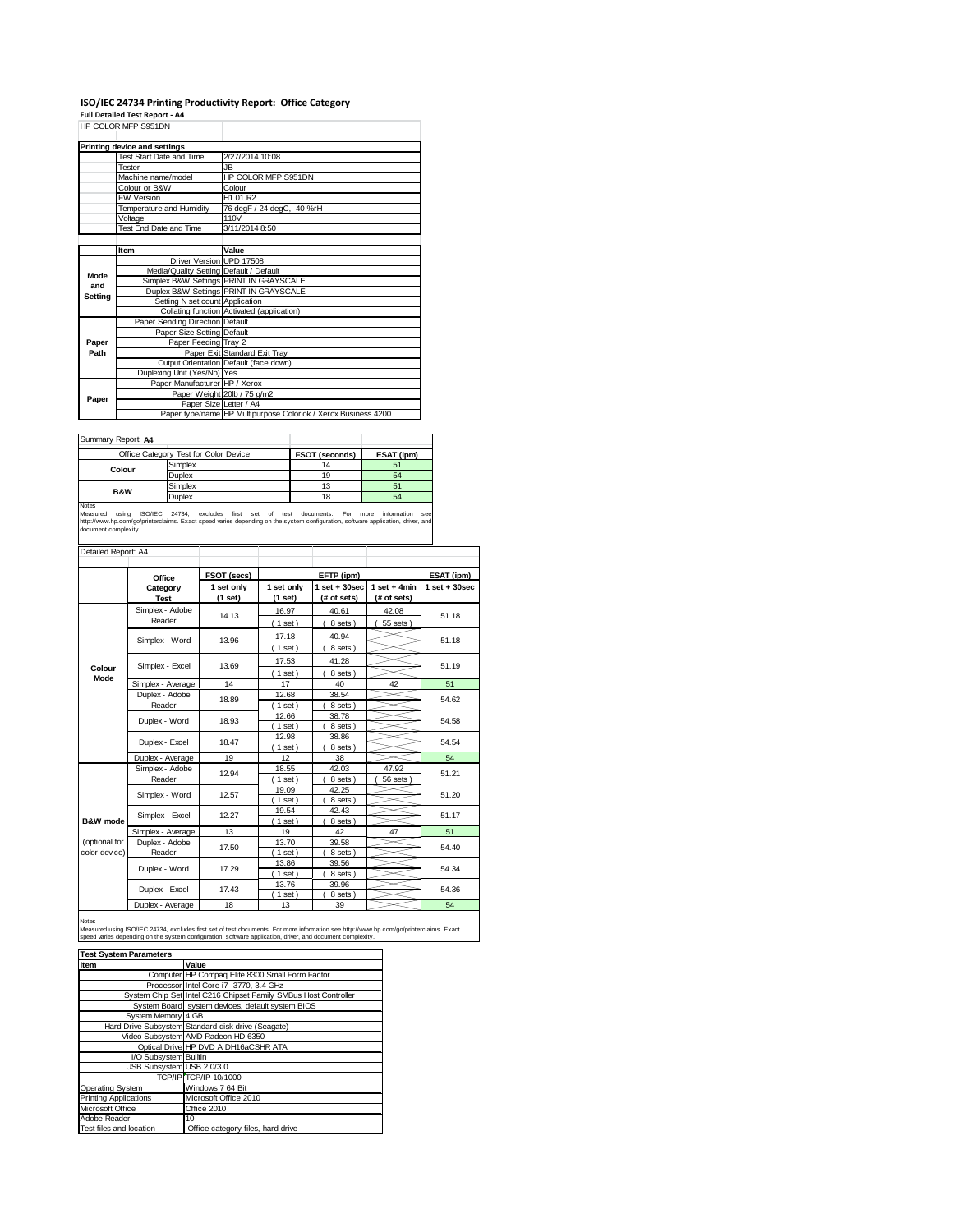# **ISO/IEC 29183 Copy Productivity Report Full Detailed Test Report ‐ LETTER** HP COLOR MFP S951DN

|           | <b>Machine Setup Information</b>         |                                                                |
|-----------|------------------------------------------|----------------------------------------------------------------|
|           | Test Start Date and Time 2/27/2014 10:08 |                                                                |
|           | <b>Tester JB</b>                         |                                                                |
|           |                                          | Machine name/model HP COLOR MFP S951DN                         |
|           | Colour or B&W Colour                     |                                                                |
|           | Configuration (options) Not Specified    |                                                                |
|           |                                          | Temperature and Humidity 76 degF / 24 degC, 40 %rH             |
|           | Test End Date and Time: 3/11/2014 8:50   |                                                                |
|           |                                          |                                                                |
|           | Pre-set Item                             | <b>Pre-set Value</b>                                           |
|           | Output Resolution Default                |                                                                |
|           | Output Quality Default                   |                                                                |
| Mode      |                                          | Copying Mode Colour for Colour and B&W for B&W                 |
|           | Auto Density Adjustment Default          |                                                                |
|           |                                          | Collating function Set in Control Panel                        |
| Paper     | Paper Sending Direction Default          |                                                                |
|           | Paper Type Setting Default               |                                                                |
| Paper     | Paper Feeding Tray 2                     |                                                                |
| Path      | Paper Exit Default                       |                                                                |
|           |                                          | Face Up Exit Default (face down)                               |
|           | <b>Fixing Capability Default</b>         |                                                                |
| Temporary | Image Quality Stability Default          |                                                                |
| Stop      | Capacity of Paper Default                |                                                                |
|           | Others None                              |                                                                |
|           |                                          |                                                                |
|           | Paper Manufacturer HP / Xerox            |                                                                |
| Paper     |                                          | Paper Weight 20lb / 75 g/m2                                    |
|           | Paper Size Letter / A4                   |                                                                |
|           |                                          | Paper type/name HP Multipurpose Colorlok / Xerox Business 4200 |

| Summary Report: Letter                                                                                                                                                                                                                                                  |              |             |  |  |
|-------------------------------------------------------------------------------------------------------------------------------------------------------------------------------------------------------------------------------------------------------------------------|--------------|-------------|--|--|
|                                                                                                                                                                                                                                                                         | <b>SFCOT</b> | sESAT (ipm) |  |  |
| Color                                                                                                                                                                                                                                                                   |              | 51          |  |  |
| <b>B&amp;W</b>                                                                                                                                                                                                                                                          | 5            | 51          |  |  |
| <b>Notes</b><br>First Copy Out and Copy Speed measured using ISO/IEC 29183, excludes<br>set of test documents. For more<br>first<br>information<br>SAR<br>http://www.hp.com/go/printerclaims. Exact speed varies depending on the<br>system configuration and document. |              |             |  |  |

|                | Detailed Report: LETTER |                |       |             |                |             |
|----------------|-------------------------|----------------|-------|-------------|----------------|-------------|
|                |                         |                |       | sEFTP (ipm) |                |             |
|                | <b>Target</b>           | sFCOT (secs)   | 1copy | 1copy+30sec | 1copy+4minutes | sESAT (ipm) |
|                | A                       | 6.92           | 8.66  | 43.09       | 46.84          | 51.12       |
|                |                         |                |       | 29 sets     | 223 sets       |             |
|                | B                       | 6.91           | 8.67  | 42.81       |                | 51.02       |
|                |                         |                |       | 28 sets     |                |             |
| Color          | C                       | 6.91           | 8.68  | 42.96       |                | 51.02       |
|                |                         |                |       | 29 sets     |                |             |
|                | D                       | 6.70           | 8.96  | 42.64       |                | 51.05       |
|                |                         |                |       | 28 sets     |                |             |
|                | Average                 | $\overline{7}$ | 8     | 42          | 46             | 51          |
|                | A                       | 4.54           | 13.27 | 45.62       | 47.55          | 51.22       |
|                |                         |                |       | 29 sets     | 224 sets       |             |
|                | B                       | 4.55           | 13.13 | 45.16       |                | 51.20       |
|                |                         |                |       | 29 sets     |                |             |
| <b>B&amp;W</b> | C                       | 4.37           | 13.72 | 42.45       |                | 51.18       |
|                |                         |                |       | 30 sets     |                |             |
|                | D                       | 4.25           | 14.12 | 45.20       |                | 51.19       |
|                |                         |                |       | 29 sets     |                |             |
|                | Average                 | 5              | 13    | 44          | 47             | 51          |